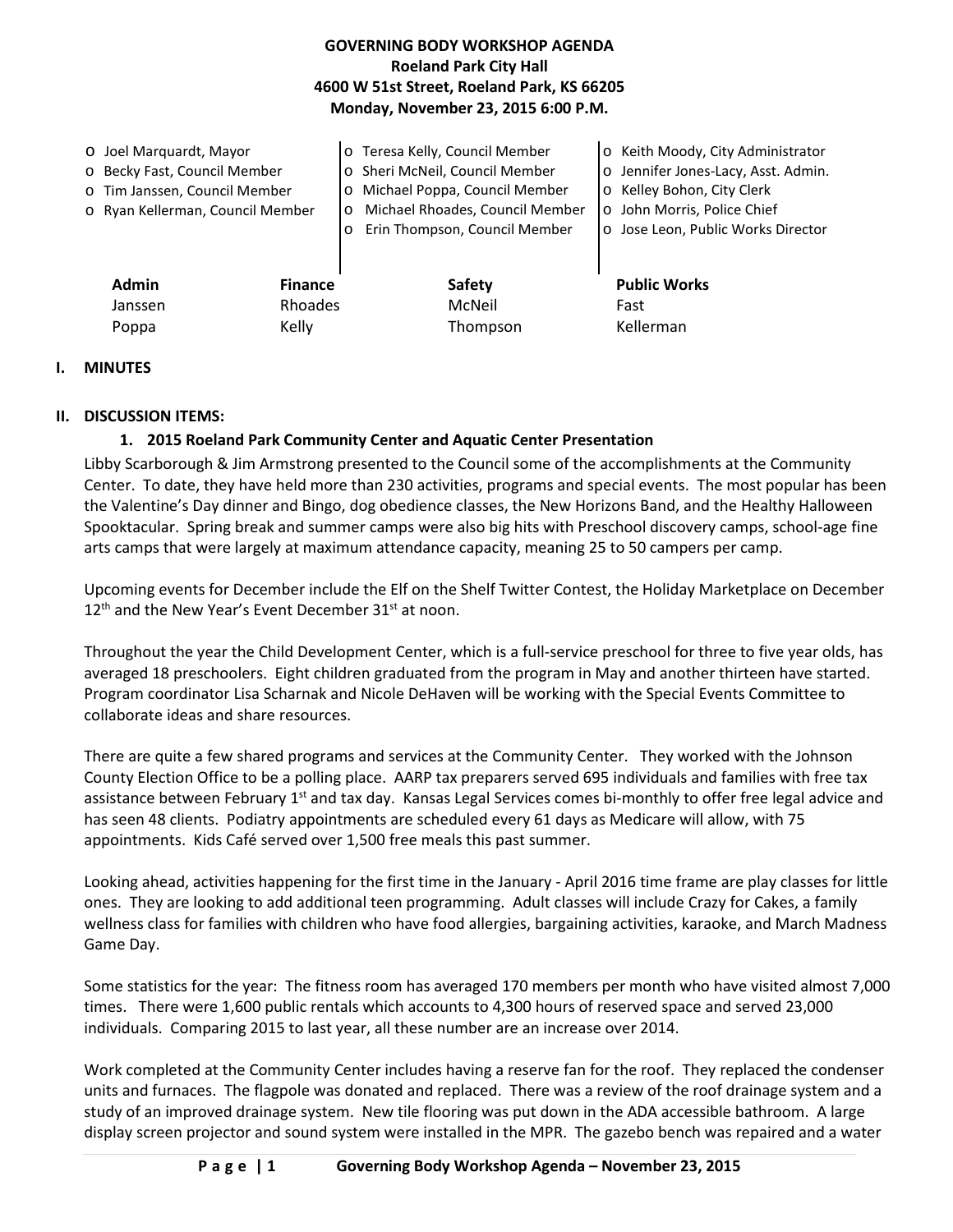supply to the community garden was added. All food harvested from the garden serves the Northeast Johnson County Food Pantry at 6000 Lamar. The counter doors between the kitchen and the MPR were replaced with a rollup system. And finally a study has been conducted that looked at possible options for a trail connection between the Community Center and Nall Park.

Before and after photographs of the improvements made during the years were shown to the Governing Body.

In 2014, the Community Center added a new elliptical unit and replaced the furniture in the lobby with their surplus funds. In 2015, they will be replacing two life fitness treadmills and purchasing an auto scrubber to buff the floors in-house.

Due to the increase in fitness room members and rental expansions the Center has added a full-time staff member. They are also adding an evenings and weekend staff person, and extending operating hours Monday through Thursday until 8 p.m. and Saturdays from 8-2.

Mr. Armstrong reported on programming highlights at the pool. The Dive-In Movie night had between 180-190 people over last year of 90. Other successful events were the Back to School Bash and the Splash for Cash. There were 506 registrants for swim instruction. Upcoming is the Snowman Splash Bash on December 23rd.

Currently there are 257 members every month who have visited more than 18,600. They have sold 110 Super Passes which generated 947 visits. To date there have been 20 birthday parties, 11 indoor and 9 outdoor. Two CIP projects completed were replacing the 2 boilers for the pool water and the liner of the dome was repaired.

In 2016, the main pool will be repainted and will be out of service for approximately four to five weeks. They are planning for the work to be done in early September 2016.

Since the higher efficiency heaters have been installed the pool has realized almost \$11,000 in savings through October of 2015 over last year. The water temperature is much more consistent and should pay for itself rather quickly.

CMBR Fast inquired about better directional signage at the Community Center to denote where rooms are located. Mr. Armstrong has looked at updating the signage and making them consistent throughout the facility to include ceiling signs, signs at each entryway and signs outside of the classrooms with a price tag in the \$1500-\$2000 range.

Lastly, it was noted that Roeland Park has worked with the Johnson County Christmas Bureau to help families in need during the holidays and a suggested list of donations will be at the Community Center. They will discuss further whether the City would adopt a family or continue to work with the Christmas Bureau.

The Committee thanked Ms. Scarborough and Mr. Armstrong for all the work they have done within the City.

### **2. Review RFP for Mowing and Nuisance Abatement**

Public Works Director Leon reported that since they did not receive a competitive bid in response to their RFP issued in July, he has reached out to the City of Mission to work together in having the same contractor for both cities.

Ms. Jones-Lacy said there would be no administrative fee with Mission and they hope to get more competitive bid for a larger project.

Public Works Director Leon will be responsible for reviewing the bids with the City of Mission and reviewing all documents.

The Committee agreed to move the item forward to the Council meeting for approval.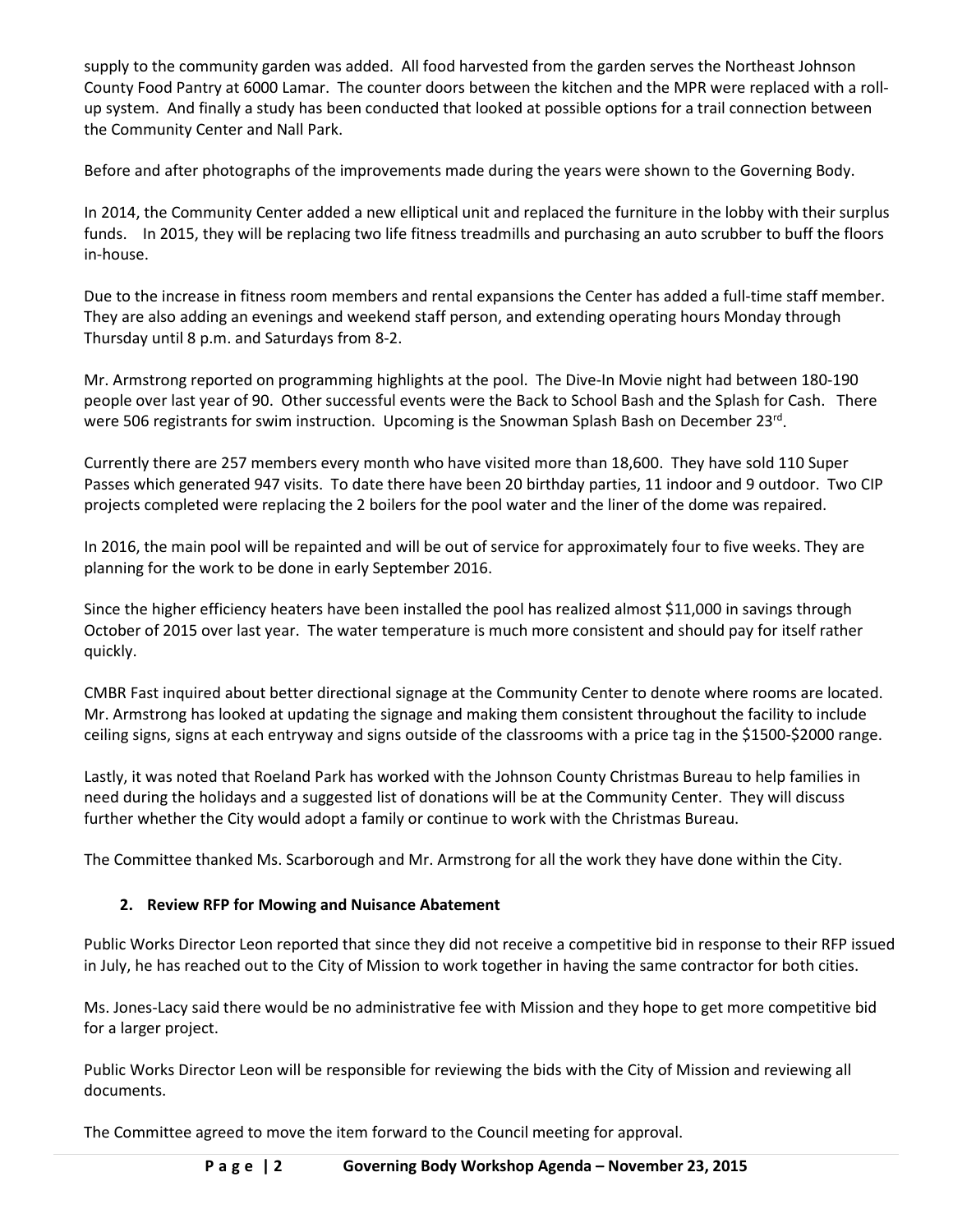### 3. **Amendment to 401A**

Wade Sunderman, from Nationwide Retirement Solutions, addressed the Governing Body regarding the City's 401A match program. Currently the contribution structure is at the discretion of the City and is currently at zero percent. In accordance with regulations, the plan must be evaluated every six years and go through reinstatement to ensure compliance with any IRS rules or regulations that may have changed.

The current plan is not changing, but does need to meet the contractual obligations to the City Administrator for a five percent contribution into a retirement program. It will continue to comply with all IRS codes and regulations and will have no impact to the other City employees in the plan.

There was agreement to move this forward for approval on the December 21 Consent Agenda.

# **4. 2016 Johnson County Cities Joint Legislative Platform**

City Administrator Moody said the platform is put together by City Administrators/Managers in Johnson County. It is beneficial for the City to adopt it as it creates a consistent message and a stronger voice in Topeka. It also serves as a resource.

There was agreement to move this forward for approve on the December 21 Consent Agenda.

# **5. Strategic Planning Priorities**

Tom Madigan said that he has met with CMBR Kelly, Ms. Jones-Lacy and Jennifer Murphy to implement the Strategic Plan. He said there has been movement on four of the five goals and stressed the importance of communicating to the public to better keep them informed.

Ms. Jones-Lacy said that \$18,500 has been budgeted to implement some of the Strategic Planning goals that have costs associated with them. An action form list of strategies along with their status has been provided to the Governing Body. Goals 1 and 2 pertain to long-term financial planning and should be the initial priority. Goal Number 1 is to diversify revenue and support economic growth. Goal Number 2 is to create a commercial development plan and revitalize under-utilized property and leverage available land to create a sustainable community.

CMBR Kelly offered to take communications by the Governing Body back to the Strategic Planning Committee and would appreciate feedback to take to the next meeting. The Committee has talked a lot about communications and the different ways they can communicate this information out.

They also are communicating with established citizen committees and asking them to let the Strategic Planning Committee know what they have strategic plan goals they have accomplished, or action they plant to take in 2016 to keep to keep the community apprised as far as meeting their obligation to the Strategic Plan.

Ms. Jones-Lacy said staff is working to keep information updated on the City website. CMBR Kelly said it was important to keep the City's website updated.

CMBR Fast and CMBR Poppa said that the re-branding or refocusing the message of Roeland Park is important and would in turn drive a lot of the other goals in the Strategic Plan.

Mr. Madigan has received recommendations of don't do it in-house, don't let kids design it, but do let it be done by a professional.

Ms. Jones-Lacy said that Mr. Madigan will continue to serve on the Strategic Planning Committee as well as Janna Wilhaus, Marek Gliniecki and Mary Vrla. Ms. Jones-Lacy will be the staff member and CMBR Kelly will continue as Council liaison.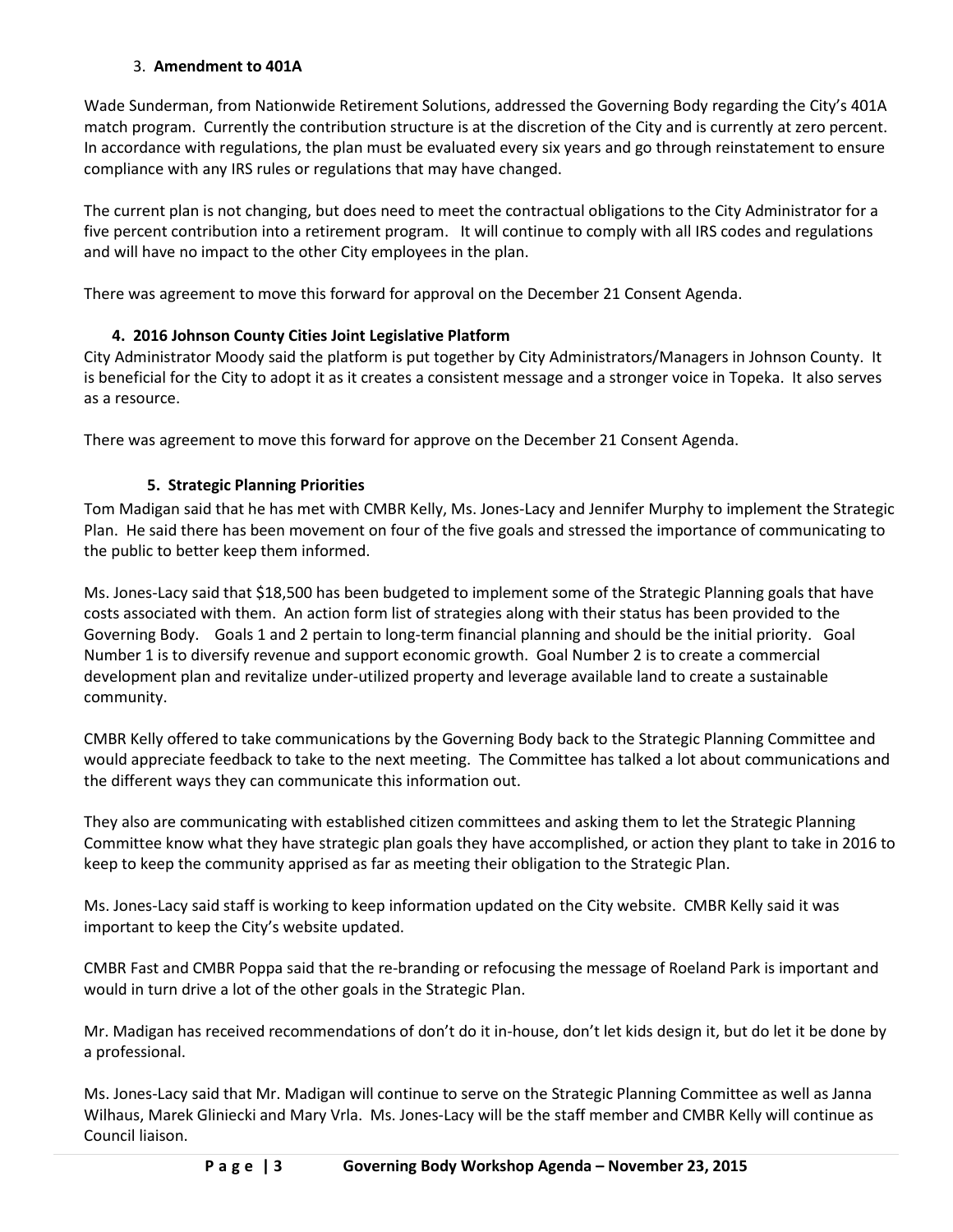The Governing Body agreed focus should be placed on re-branding.

### **6. Short-Term Rental Regulation (Airbnb)**

CMBR Fast said she had received three e-mails from three residents currently an Airbnb rental within the City.

### *Public Comment:*

Kelly Gardner (appearing by phone). Ms. Kelly spoke in support of the Airbnb. Jacob - 5017 Granada. Jacob spoke in support of Airbnb. Chris - 52nd Terrace. Chris also spoke in support of Airbnb. Student at Columbia currently utilizing a home in Roeland Park as her Airbnb spoke in support of the issue. Linda Mau. Ms. Mau spoke in opposition to utilizing residences for Short Term Rentals.

Ms. Jones-Lacy provided background on the topic and said that staff is recommending treating any short term rental property as any other rental in the City, that it must be register and pay the \$75 annual registration fee for a permit and have an exterior inspections. Staff also recommends adding a definition to the rental code for a short term rental to mean renting of a housing unit or partial unit on a temporary basis to tourists as an alternative to a hotel/vacation rental.

CMBR Thompson recommended adding language that inspections would be annually and not after every new guest as the rental code has inspections after a long-term tenant leaves.

CMBR McNeil expressed concerns of people buying up properties in the City and turning them into short term rentals. She would like to see language making certain an owner lives in home.

CMBR Thompson recommended agreeing on a certain amount of time the property could be rented out or that the owner must live there a portion of the year.

Mayor Marquardt wanted to make sure there were good egress exits for any basement bedrooms.

CMBR Rhoades spoke to regulations and the taxing of residences as a business. He also was in support of inspecting the whole house to obtain a rental permit.

CMBR Kelly said that future discussion topics could include inspections, limiting the percentage of rental in the City as a whole or on a block.

CMBR Kellerman spoke in support of the proposed plan seeing it as a way for the City to generate income. He also recommended a discussion of the difference between a short-term rental and a bed and breakfast.

City Administrator Moody said input is needed from City Attorney Shortlidge whether properties currently being rented need to be regulated, and if so, they're not being regulated. He suggested other topics for discussion would be how a property is zoned and controlled and whether it could be considered a home-based business.

The Governing Body agreed to continue the discussion at a future Workshop focusing on benefits to the City, taxation and ways to regulate the rentals.

### **7. September/October Financials**

Ms. Jones-Lacy reported October numbers starting off with ad valorem taxes, when compared 2014, were ahead having collected 97 percent of the annual collections. City sales and use taxes continue to be down about three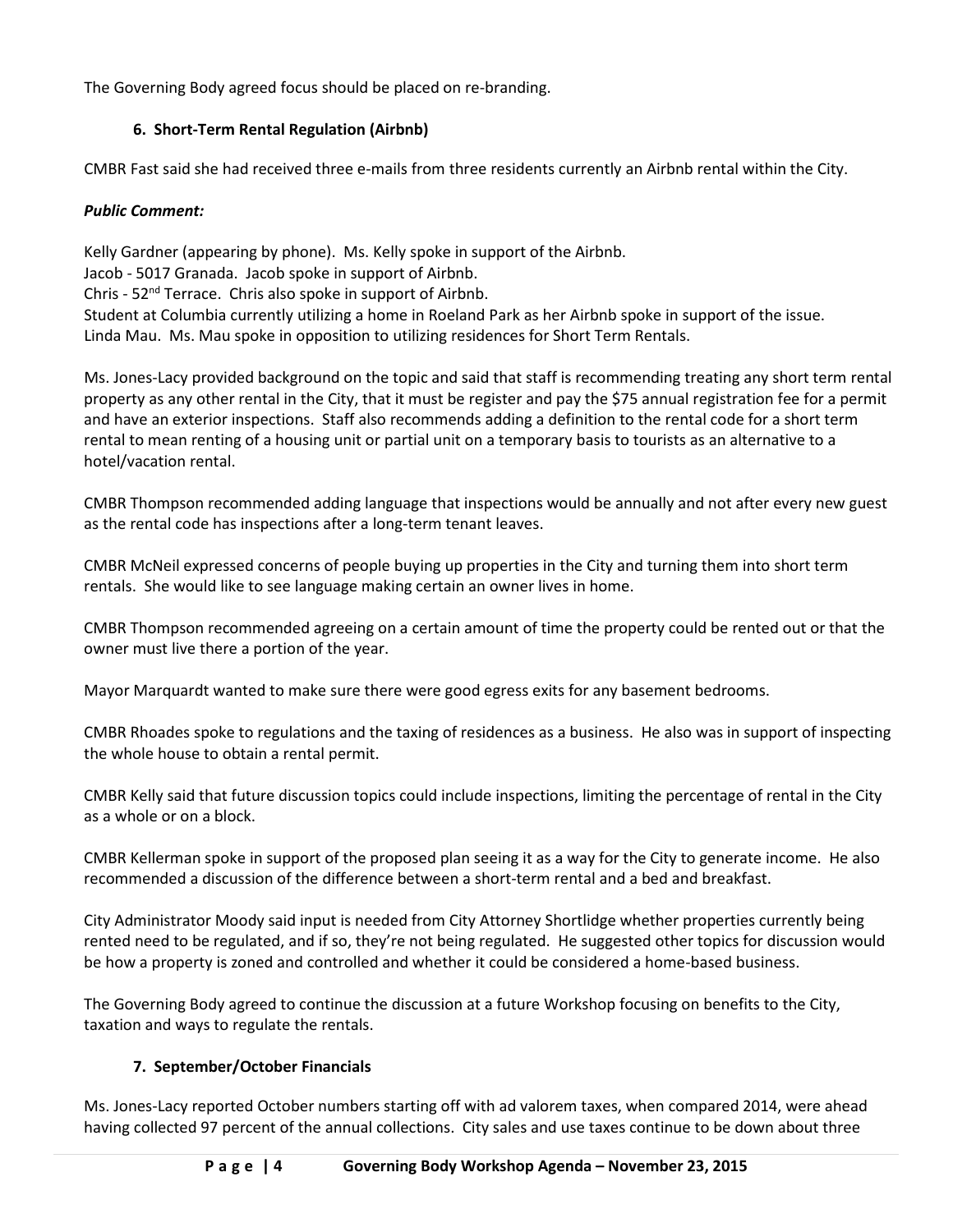percent below projections. Franchise fees were also down for the month of October. With gas prices down this is also resulting in less tax being collected. There is also a reduction in land lines, again resulting in lower taxes being collected. The City has implemented the state's set-off program and they are realizing a greater collection on past due accounts. There has also been more traffic enforcement in school zones and with the implementation of DigiTicket this has increased the efficiencies of the City's officers on the road resulting in more tickets. Overall revenues are good and are at 90 percent of budget projections with regards to revenues. General Fund Expenditures are well within the mid-year projections at 72.6 percent, and TDD revenues continue to be down.

# **8. Committee Appointment and Reappointment 2016**

City Clerk Bohon said three appointments are scheduled for the Sustainability Committee - Judy Hyde, Michael Kelly and Brandon Gillette.

The Committee agreed to move this forward to New Business at the December 21, City Council Meeting.

# 9**. Ordinance 924 Relating to Animal Control Regulations**

The discussion began with whether service animals would be exempt from the limit on dogs at a residence. CMBR Poppa felt they should be.

CMBR McNeil said that a field supervisor evaluates a home where a service animal is requested and they normally don't recommend or place a service dog if the home already has pets. This would also require additional training. She also said she would research what kind of registration is required for a service dog. The ADA does not require to carrying paperwork for a service animal, but suggests that you do.

CMBR Thompson said adding language pertaining to therapy dog in a foster home.

Also discussed was whether the size of an animal should be a factor in the number of animals permitted at a residence. CMBR McNeil felt such a regulation might be cumbersome and would just like to place a limit of three.

The Committee agreed to regulate based on number versus size.

The Committee then discussed whether the number of dogs should be grandfathered in or if the number is limited to specific animals. There was also the discussion of show dogs, whether that was a home-based business and should be allowed an exemption.

It was agreed that the limit will be to specific dogs. If a fourth pet passes, it cannot be replaced as the City is only allowing a maximum of three dogs.

The staff and Committee discussed who would handle oppositions to additional pet permits and what the procedure would be. If there is one opposition to a permit staff can administratively approve the permit. The Committee also discussed whether there could be administrative approval with even two or three oppositions to a permit request.

City Administrator Moody said he would be uncomfortable approving an administrative permit when two neighbors had expressed an opposition to the permit.

CMBR McNeil said she would prefer three be in opposition before the matter comes before the Council.

Mayor Marquardt recommended adding language that those who were against a special permit could submit their objections anonymously.

With majority support two oppositions to a permit request would come before the Council. Three or more in opposition would be an automatic denial of the permit.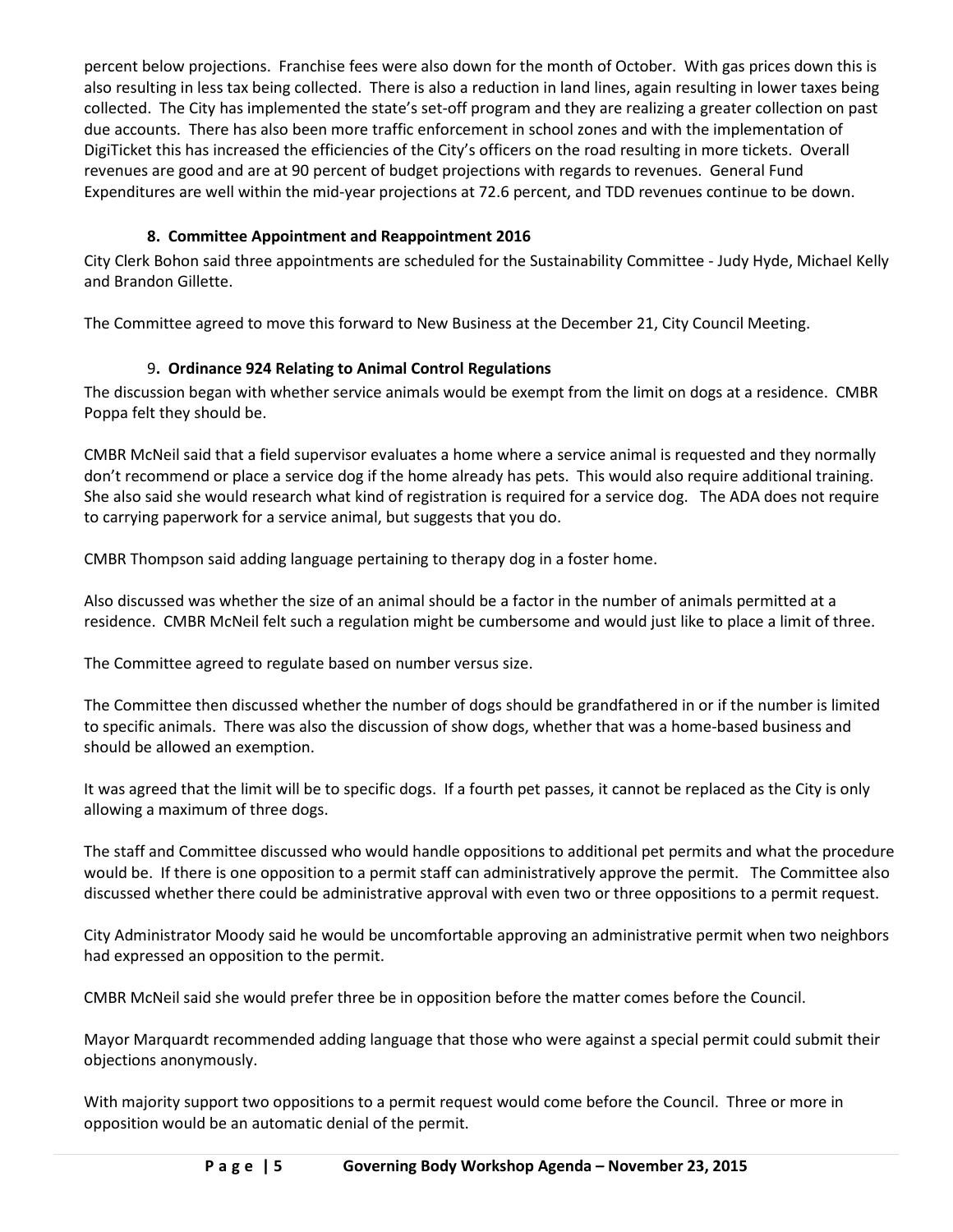The Committee also agreed as part of the permit renewal process that a report was needed from Animal Control.

City Administrator Moody posed the question to the Governing Body that if there were three people in opposition, but there was no animal control report, what would be the next procedure. There was agreement that the Council would discuss the issue at that time.

There was discussion of the procedures of animal control and that they do not send reports of their calls. Police Chief Morris said that for annual permit renewals his department can provide a list of calls for service to a particular location whether a report has been generated or not.

CMBR McNeil said that as liaison to Animal Control she will request a list of calls made to Roeland Park at their meetings.

City Clerk Bohon said that currently there are nine registered households in the City with three animals.

City Clerk Bohon recapped the discussion saying that two complaints will go to Council, three complaints is an automatic denial. Service animals not considered pets and will fall under ADA regulations. CMBR McNeil and CMBR Rhoades are looking into documentation required for service animals. The number of 3 dogs will be the limiting factor, not size and weight. The variance is animal-specific, and there is no replacement of a fourth dog.

City Administrator Moody read into the record Ordinance 924, Paragraph B, "Special permits must be renewed annually. No special permit shall be issued until an inspection certificate has been issued by the Animal Control officer certifying approval of the premises in compliance with the applicable laws of the City. After notifying neighbors, if the City Clerk has not received any protests concerning the keeping of the animals for which the special permit was issued, the City Clerk may issue a renewal of an existing special permit at the same location without any report from the animal control officer. If the animal control officer finds that the holder of any special permit is maintaining the facility in a manner detrimental to the health, safety, or peace of mind of any person residing in the City, he/she shall report such back to the City Clerk, and a special permit shall not be renewed except after a public hearing before the City Council."

Mr. Moody said the Animal Control reports are addressed in the language of the current ordinance.

The Governing Body agreed to move this to the Consent Agenda for approval, but following CMBR Thompson's recommendation that the Council does not need to table the entire issue to discuss service dogs. That discussion will be held at the 12/7 Workshop.

CMBR Rhoades said the ADA definition of a service animal as a dog that is individually trained to do work or perform tasks for a person with a disability.

### **10. Pending Items for Next Workshop**

Mayor Marquardt inquired about using the Mayor's stipend for others that might need it.

CMBR Rhoades said he would like a discussion on what is considered education and how it should be funded.

The training policy will be discussed further during the 12/7 Workshop.

The Committee discussed the turnaround time for the minutes, verbatim versus summary. Reasonable expectations are to have the minutes back within two weeks' time.

Also to be discussed at the 12/7 Workshop is the direction of the Ad Hoc committee.